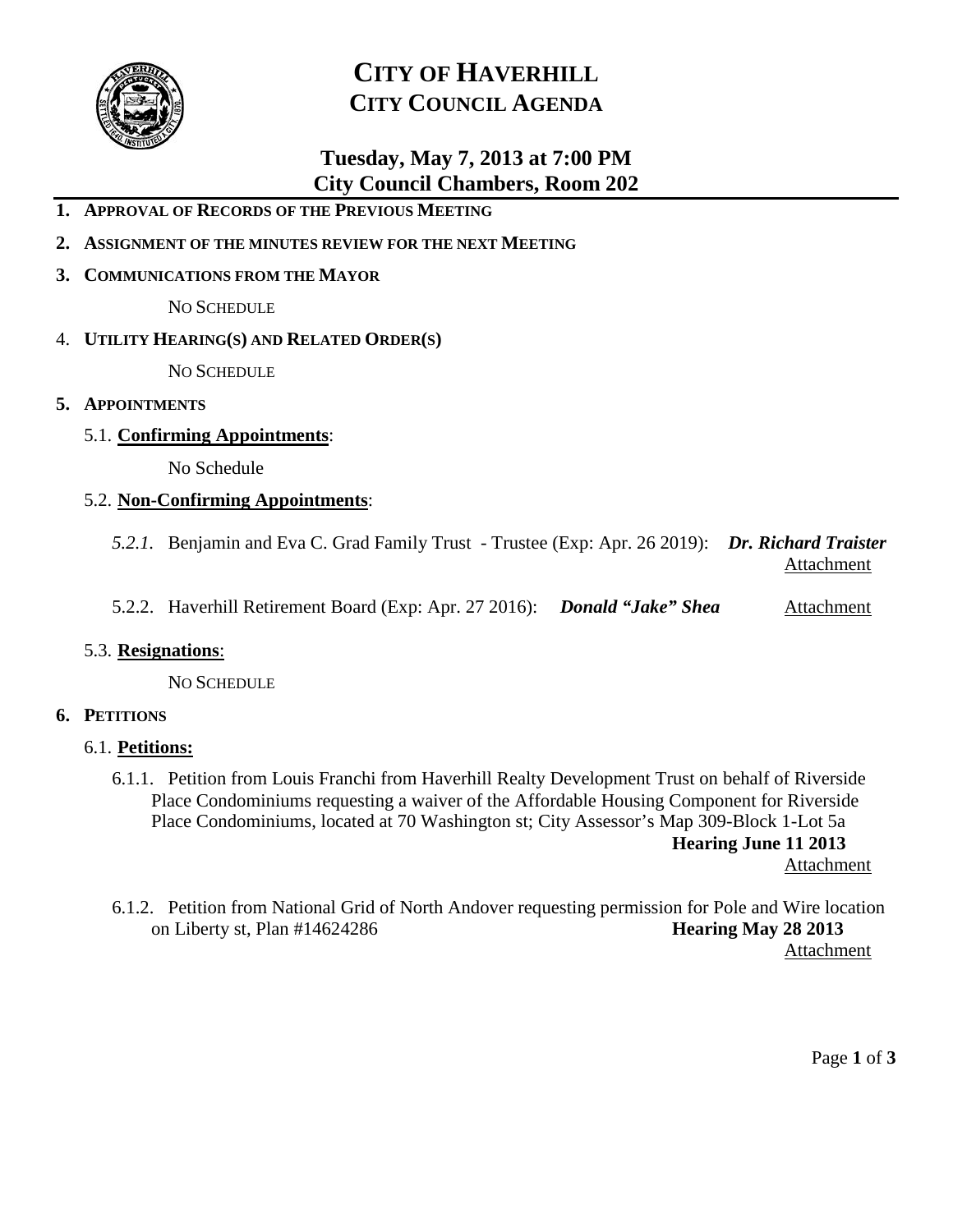

# **CITY OF HAVERHILL CITY COUNCIL AGENDA**

## **Tuesday, May 7, 2013 at 7:00 PM City Council Chambers, Room 202**

### 6.2. **Applications**:

|  | 6.2.1. Tag Day: Haverhill Firefighters for MDA | Aug 30, $31st$ & Sept $1st$ | Attachment |
|--|------------------------------------------------|-----------------------------|------------|
|--|------------------------------------------------|-----------------------------|------------|

- 6.2.2. New Pool Table License: *The Hideout*, 30 Emerson st, 1 Pool Table Attachment
- 6.2.3. New Sunday License: *The Hideout*, 1 Sunday Pool Table Attachment
- 6.2.4. Application by Stephanie Dignan for One- Day Beer and Wine only license for Wedding Reception on Saturday, June  $15<sup>th</sup>$  at Winnekenni Castle from 4:30 pm to 9:30 pm, alcohol to be served by Butlers and Bars Attachment
- 6.2.5. Application from Terri M. Rousseau for Emmaus Inc regarding information regarding their  $25<sup>th</sup>$ recreational charity ride *Cycle for Shelter* on Sunday, July 28<sup>th</sup>, starting at 7 am and requesting permission for race to start and finish at *Northern Essex Community College Haverhill* campus Attachment

### **7. HEARINGS AND RELATED ORDERS**

NO SCHEDULE

### **8. MOTIONS AND ORDERS**

8.1. Appropriate \$6,808.00 from Parking Funds Account Reserved to fund flower baskets downtown

Attachment

- 8.2. Appropriate \$349,320 from *Free Cash* to the following:
	- \$5,920 Police Salaries for foot patrols downtown
	- \$325,000 Veterans Benefits Expenses for veterans benefits
	- \$900 Human Resources Salaries for training
	- \$10,500 Human Resources Expenses for physical examinations
	- \$5,000 Highway Salaries for overtime tree trimming
	- \$2,000 Health Salaries for overtime for compliance inspectors
	- \$4,000 Highway Expenses for lot sweeping Attachment

### 8.3. **Ordinances (File 10 Days)**

8.3.1. *Ordinance Relating to General Provisions*; Amend Chapter 1-16; increase Fines for second and third offenders for various trash ordinances **File 10 days**

Attachment

Page **2** of **3**